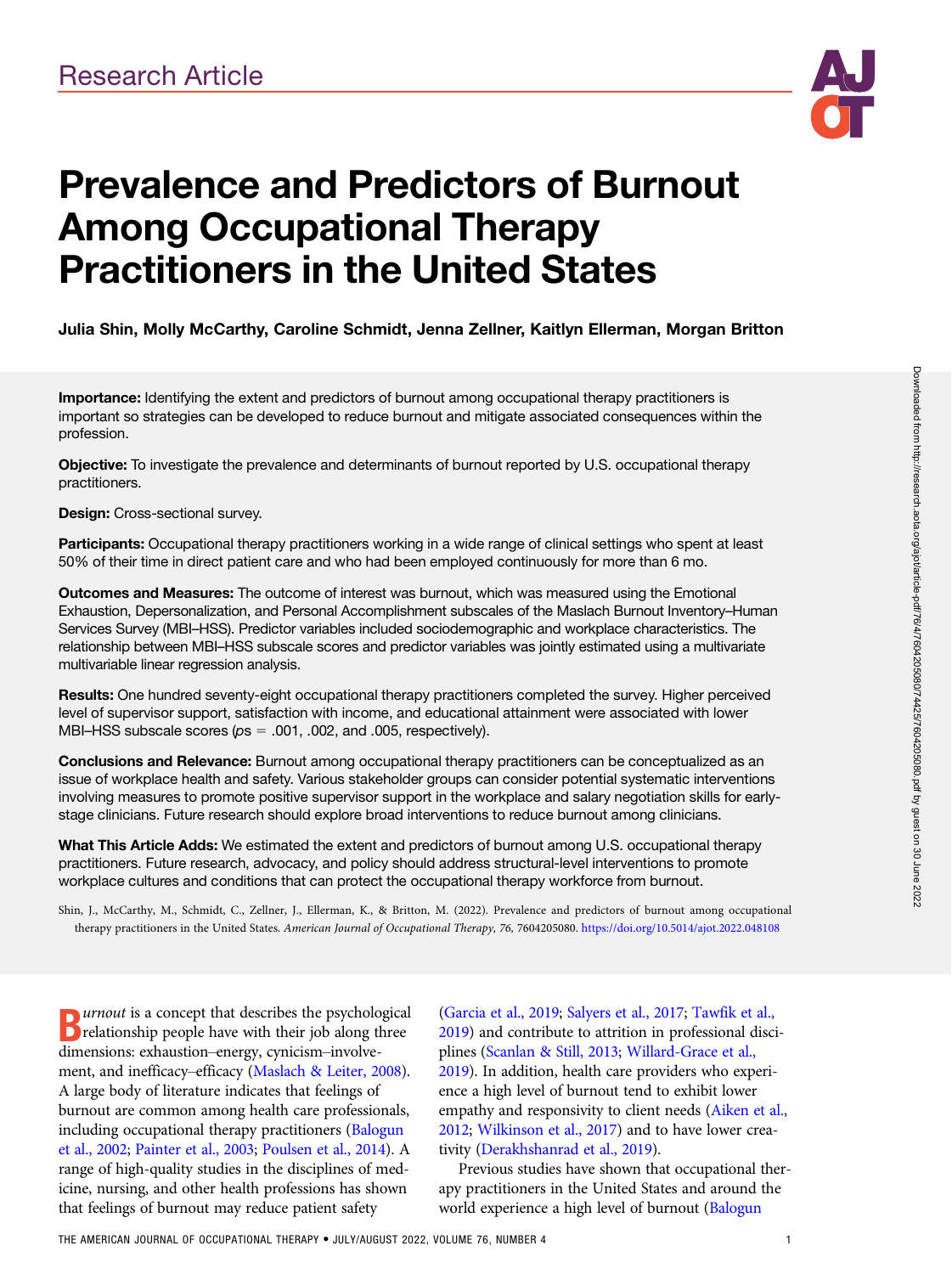[et al., 2002](#page-6-0); [Edwards & Dirette, 2010](#page-6-0); [Gupta et al.,](#page-6-0) [2012](#page-6-0); [Katsiana et al., 2021; Lloyd & King, 2001;](#page-6-0) [Painter](#page-6-0) [et al., 2003](#page-6-0)). This body of literature documents that among occupational therapy practitioners, burnout is associated with workplace issues, such as high workload and time demands ([Gupta et al., 2012](#page-6-0); [Lloyd](#page-6-0) [et al., 2005](#page-6-0); [Poulsen et al., 2014;](#page-6-0) [Wressle & Samuels](#page-7-0)[son, 2014](#page-7-0)), lack of resources at work ([Lloyd et al.,](#page-6-0) [2005](#page-6-0)), type of shift ([Escudero-Escudero et al., 2020\)](#page-6-0), lack of autonomy ([Gupta et al., 2012](#page-6-0)), and low satisfaction with income ([Balogun et al., 2002;](#page-6-0) [Poulsen](#page-6-0) [et al., 2014](#page-6-0)). Previous studies have also shown that burnout is associated with strains specific to the field of occupational therapy, such as pressure to adopt a generalist approach [\(Devery et al., 2018](#page-6-0)), underrecognized value of the profession [\(Devery et al., 2018;](#page-6-0) [Lloyd & King, 2001](#page-6-0)), lack of respect from colleagues [\(Gupta et al., 2012](#page-6-0)), and pressure to use nonoccupational practices [\(Devery et al., 2018\)](#page-6-0). Intrinsically located stressors that are specific to occupational therapy and associated with burnout include professional self-doubt [\(Lloyd et al., 2005](#page-6-0)), lack of professional identity ([Edwards & Dirette, 2010](#page-6-0)), and role conflict [\(Edwards & Dirette, 2010](#page-6-0)).

Several studies have examined burnout among U.S. occupational therapists. An article by [Stoykov et al.](#page-7-0) [\(2017\)](#page-7-0) reported that feelings of burnout among occupational therapy practitioners in a small mentorship program at one institution were associated with a desire to quit research. Other studies of burnout among U.S. occupational therapists have tended to focus on one geographic area or practice setting and are somewhat dated ([Balogun et al., 2002;](#page-6-0) [Edwards &](#page-6-0) [Dirette, 2010;](#page-6-0) [Rogers & Dodson, 1988\)](#page-6-0); therefore, the extent to which the findings apply to present-day circumstances in light of changes to clinical practice environments over the previous decades is unclear. Thus, the purpose of this study was to assess the extent and predictors of burnout in a national sample of U.S. occupational therapy practitioners in varied practice settings.

## Method

This study was a cross-sectional anonymous online survey fielded between October 2018 and January 2019. The Creighton University institutional review board approved of the study protocol.

### **Participants**

The participants were occupational therapy practitioners who met the following inclusion criteria: They (1) spent at least 50% of their scheduled work time providing direct care, (2) reported that they had worked  $\geq$ 6 mo continuously in their position, and (3) practiced in the United States. Practitioners who did not meet these criteria were excluded from the study.

Recruitment occurred through professional social media platforms, including selected groups on

Facebook, state-level occupational therapy organizations, and CommunOT. Participants were encouraged to invite their colleagues who met the inclusion criteria to also participate in the study.

#### Measures

Burnout was measured using the Maslach Burnout Inventory–Human Services Survey (MBI–HSS), which contains 22 statements that describe feelings of burnout across three subscales: Emotional Exhaustion (EE), Depersonalization (DE), and Personal Accomplishment (PA). For each statement, participants rate how frequently they experience feelings of burnout on a 7-point Likert scale ranging from 0 (never) to 6 (every day; [Maslach et al., 2016\)](#page-6-0). The MBI-HSS has been widely used in burnout research, and strong or acceptable psychometric properties have consistently been reported for various demographic populations [\(Mas](#page-6-0)[lach et al., 2016](#page-6-0)). [Maslach et al. \(2016](#page-6-0)) and [Leiter and](#page-6-0) [Maslach \(2016\)](#page-6-0) provided a thorough review of the instrument's standardization, psychometric properties, and most recent trends in burnout research using the MBI–HSS. As opposed to other burnout measures, the MBI–HSS addresses the three key dimensions of burnout, allowing a holistic evaluation of trends, causes, and consequences [\(Maslach et al., 2016\)](#page-6-0). The instrument is specifically tailored to measure burnout among health care professionals, such as occupational therapy practitioners, who interact frequently and intensely with clients [\(Leiter & Maslach, 2016; Maslach](#page-6-0) [et al., 2016\)](#page-6-0).

Sociodemographic and education-related variables included age, gender, marital status, satisfaction with income, educational attainment, and years of clinical experience in occupational therapy practice. Potential workplace predictors included practice setting, number of clients seen per day, and number of hours per day spent in direct patient care; in addition, respondents indicated the extent to which they felt supported by colleagues and supervisors by answering the following two questions: "What level of support do you feel you receive from your colleagues?" and "What level of support do you feel you receive from your supervisor?" The response options for both questions were high, medium, or low.

#### Statistical Analyses

Univariate analyses involved summarizing the characteristics of participants who provided responses for all relevant variables, including the three MBI–HSS subscales. The means, standard deviations, medians, interquartile ranges, and ranges for EE, DE, and PA scores were calculated. In this article, we report the univariate results in two ways [\(Maslach et al., 2016\)](#page-6-0). First, we report the summed score for each MBI–HSS subscale; this approach enables multivariate analysis and comparisons with prior research ([Maslach et al.,](#page-6-0) [2016](#page-6-0)). Second, we report the average score for each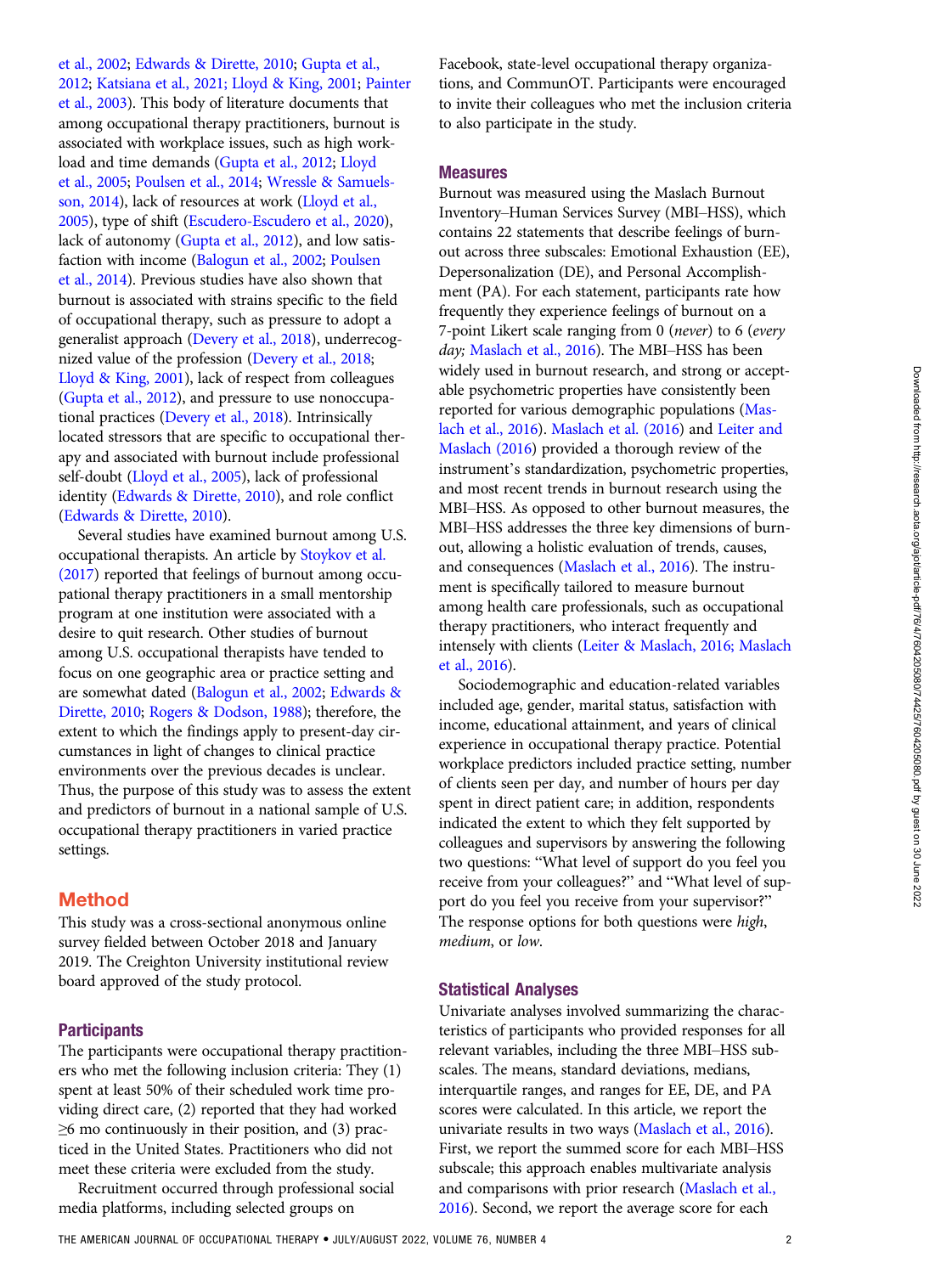MBI–HSS subscale; this approach improves the ease of interpretation because the results provide an average rating on a scale ranging from 0 (never) to 6 (every day).

Data analyses also included a multivariate approach. We used multivariable multivariate linear regression to model the relationships among the three dependent variables—EE, DE, and PA subscale scores—simultaneously in relation to the potential predictor variables. We selected this statistical approach rather than using three separate linear regression analyses because the dependent variables are conceptually and empirically related concepts ([Maslach et al., 2016](#page-6-0)). Thus, we used multivariable multivariate linear regression to simultaneously model EE, DE, and PA as dependent variables in the same regression model. The effect of each independent variable was tested using global tests of association across the three models. A Bonferroni adjustment accounted for multiple comparisons ( $\alpha$  of .05/7 = .007). Assumptions for all models were examined. All analyses were conducted in Stata Version 15.1.

# **Results**

A total of 248 people responded. We included 178 participants and their responses in the analysis; 70 participants (28%) were excluded because they had missing values for one of the relevant variables. Most participants included in the analysis were female ( $n =$ 167; 94%) and ranged in age from 22 to 69 yr  $(M =$ 39 yr,  $SD = 11$ ). The respondents also ranged in their highest educational attainment: One-fifth had a baccalaureate degree ( $n = 36$ ; 20%), and 80% had either a master's degree ( $n = 71$ ; 40%) or a doctoral degree  $(n = 71; 40\%)$ . The most common primary practice settings reported were skilled nursing facilities ( $n =$ 21), inpatient and outpatient pediatrics ( $n = 26$ ), and school-based settings ( $n = 20$ ). The participants perceived a range of support from their supervisors and colleagues, with almost half indicating a high degree of support from colleagues ( $n = 81$ ; 46%), but only about one-quarter indicating a high degree of support from their supervisors ( $n = 47$ ; 26%). Almost 60% reported satisfaction with their current income ( $n = 104$ ; 58%). The sample's full demographic characteristics are provided in [Table 1.](#page-2-0)

The univariate distributions of the MBI–HSS subscales using the summated rating scale method [\(Maslach et al., 2016](#page-6-0)) were as follows: for EE, the mean score was 26 ( $SD = 12$ , range = 1–51); for DE, it was 7 ( $SD = 6$ , range = 0–27); and for PA, it was 39 ( $SD = 6$ , range = 21–48; [Table 2\)](#page-3-0).

The distributions of these three variables using the average for each subscale were as follows: For EE, the mean value was 2.9, which means that, on average, participants reported feeling emotionally exhausted a few times per month. For DE, it was 1.4, which means that, on average, participants felt a sense of depersonalization between a few times per year or less and

#### <span id="page-2-0"></span>Table 1. Sample Characteristics

| Characteristic                                      | n (%)       |  |  |  |  |
|-----------------------------------------------------|-------------|--|--|--|--|
| Gender, M (SD)                                      |             |  |  |  |  |
| Female                                              | 167 (93.8)  |  |  |  |  |
| Male                                                | 11(6.2)     |  |  |  |  |
|                                                     |             |  |  |  |  |
| Age, yr, <i>M (SD</i> )<br><b>Marital status</b>    | 38.8 (11.3) |  |  |  |  |
|                                                     |             |  |  |  |  |
| Single                                              | 51 (28.7)   |  |  |  |  |
| <b>Married</b>                                      | 112 (62.9)  |  |  |  |  |
| Divorced or widowed                                 | 15(8.4)     |  |  |  |  |
| <b>Educational attainment</b>                       |             |  |  |  |  |
| Bachelor's degree                                   | 36 (20.2)   |  |  |  |  |
| Master's degree                                     | 71 (39.9)   |  |  |  |  |
| Doctoral degree                                     | 71 (39.9)   |  |  |  |  |
| Perceived support from supervisor                   |             |  |  |  |  |
| High                                                | 47 (26.4)   |  |  |  |  |
| Medium                                              | 77 (43.3)   |  |  |  |  |
| Low                                                 | 54 (30.3)   |  |  |  |  |
| Perceived support from colleagues                   |             |  |  |  |  |
| High                                                | 81 (45.5)   |  |  |  |  |
| Medium                                              | 69 (38.8)   |  |  |  |  |
| Low                                                 | 28 (15.7)   |  |  |  |  |
| Satisfaction with current income                    |             |  |  |  |  |
| Yes                                                 | 104 (58.4)  |  |  |  |  |
| No                                                  | 74 (51.6)   |  |  |  |  |
| Practice setting <sup>a</sup>                       |             |  |  |  |  |
| Skilled nursing facility                            | 21 (15.4)   |  |  |  |  |
| Pediatrics (outpatient or inpatient)                | 26 (19.1)   |  |  |  |  |
| School                                              | 20 (14.7)   |  |  |  |  |
| Hospital (inpatient acute)                          | 23 (16.9)   |  |  |  |  |
| Home health                                         | 9(6.6)      |  |  |  |  |
| Hospital (inpatient rehabilitation)                 | 13 (9.6)    |  |  |  |  |
| Hospital (outpatient)                               | 9(6.6)      |  |  |  |  |
| <b>Mixed</b>                                        | 15(11.0)    |  |  |  |  |
| Reported hours per day spent in direct patient care |             |  |  |  |  |
| Low $(1-4)$                                         | 14(8.0)     |  |  |  |  |
| Medium (5-8)                                        | 86 (48.9)   |  |  |  |  |
| High $(≥9)$                                         | 54 (30.7)   |  |  |  |  |
| <b>Other</b>                                        | 22 (12.6)   |  |  |  |  |
| Reported number of clients seen per day             |             |  |  |  |  |
| Low $(1-3)$                                         | 11(6.2)     |  |  |  |  |
|                                                     |             |  |  |  |  |
| Medium (4-6)                                        | 49 (27.7)   |  |  |  |  |
| High $(\geq 7)$                                     | 109 (61.6)  |  |  |  |  |
| <b>Other</b>                                        | 8(4.5)      |  |  |  |  |
| Years of experience as an OT                        | 12.1 (10.8) |  |  |  |  |

*Note.*  $N = 178$ . OT = occupational therapist.

<sup>a</sup>The eight most frequently reported practice settings are reported here; thus, the ns do not sum to 178.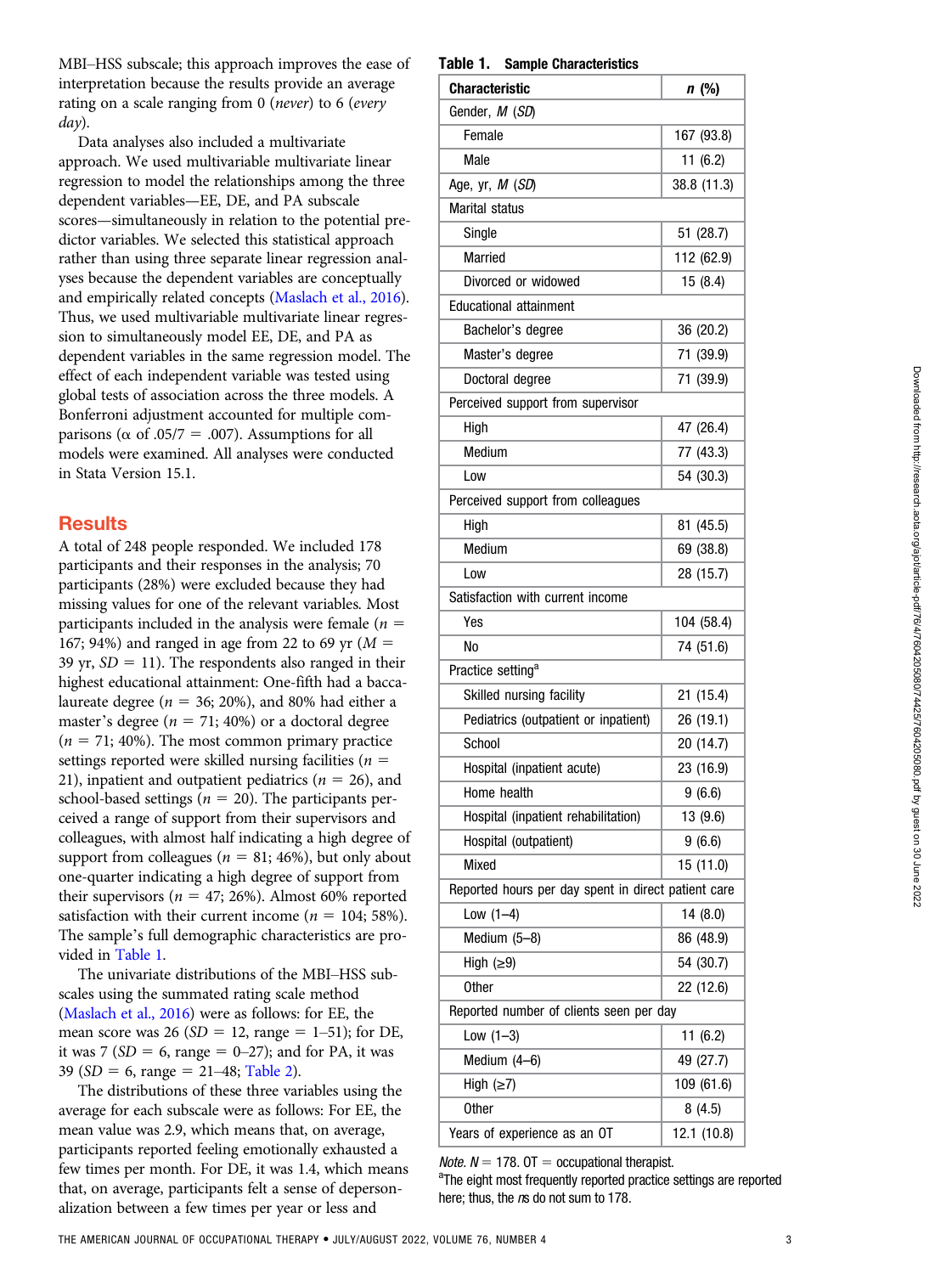<span id="page-3-0"></span>

|  | Table 2. Outcome Variables Used in the Multivariate Multiple Regression Analysis |  |  |  |  |  |
|--|----------------------------------------------------------------------------------|--|--|--|--|--|
|--|----------------------------------------------------------------------------------|--|--|--|--|--|

| <b>MBI-HSS Subscale</b>     | M (SD)     | Mdn  | 10R           | Range     |  |
|-----------------------------|------------|------|---------------|-----------|--|
| <b>Emotional Exhaustion</b> | 26.3(12.1) | 25.5 | $16.0 - 37.0$ | $1 - 51$  |  |
| Depersonalization           | 7.0(5.9)   | 5.0  | $3.0 - 11.0$  | $0 - 27$  |  |
| Personal Accomplishment     | 38.8(6.3)  | 40.0 | 35.0–44.0     | $21 - 48$ |  |

 $Note. N = 178. IQR = interquartile range; MBI–HSS = Maslach Burnout Inventory–Human Services Survey.$ 

monthly. For PA, it was 4.9, which means that, on average, participants felt a sense of personal accomplishment almost a few times per week [\(Figure 1\)](#page-3-1).

The multivariate multivariable linear regression model estimated the relationship between possible predictor variables and each of the outcome variables (EE, DE, and PA; [Table 3\)](#page-4-0). Important predictor variables in all three of the model's equations were educational attainment ( $p = .005$ ), perceived support from supervisor ( $p < .001$ ), and satisfaction with income ( $p = .002$ ).

Overall, greater support from one's supervisor was significantly associated with the MBI–HSS subscale scores ( $p < .001$ ). In particular, the participants with a high degree of support from their supervisor reported lower emotional exhaustion ( $\beta = -6.85$ , 95% confidence interval [CI]  $[-10.63, -2.53]$  and higher personal accomplishment ( $\beta$  = 2.95, 95% CI [0.73, 5.18]), whereas those who perceived a low degree of supervisor support had higher depersonalization  $(\beta = 2.10, 95\% \text{ CI } [0.02, 4.19])$  than people with a medium degree of supervisor support.

Satisfaction with income was associated with less burnout for all three subscales ( $p = .002$ ). The participants who were satisfied with their income reported lower emotional exhaustion ( $\beta = -6.36$ , 95% CI  $[-9.66, -3.05]$ , lower depersonalization ( $\beta = -2.01$ , 95% CI  $[-3.72, -0.30]$ ), and higher personal accomplishment ( $\beta = 1.86, 95\%$  CI [0.05, 3.68]).

The association between educational attainment was significant across all three equations ( $p = .005$ ),

#### <span id="page-3-1"></span>Figure 1. Distribution of self-reported feelings of burnout by MBI–HSS subscale.





such that having a doctoral degree compared with a baccalaureate degree was associated with lower emotional exhaustion ( $\beta = -6.33, 95\%$  CI [-11.02, -1.64]), lower depersonalization ( $\beta = -3.60, 95\%$  CI [6.02, -1.17]), and higher personal accomplishment ( $\beta = 4.41$ , 95%) CI [1.8, 6.98]). This trend was similar for those with a master's degree, although the point estimates for those having a doctoral degree were greater, particularly with respect to personal accomplishment.

## **Discussion**

In this article, we have described the distribution of burnout among occupational therapy practitioners across the United States in various practice settings. Factors that were protective against burnout across all three MBI–HSS subscales included support from one's supervisor, satisfaction with income, and higher educational attainment. Individual-level characteristics other than educational attainment were not associated with feelings of burnout.

Most of our findings harmonize with those of other studies. The finding that greater support from one's supervisor predicted lower burnout scores is consistent with [Scanlan and Still](#page-6-0)'s (2013) burnout study, which was completed with occupational therapists in mental health settings in Australia. In addition, we found that feelings of burnout were associated with dissatisfaction with income, which is consistent with findings about occupational therapy practitioners from Queensland, Australia [\(Poulsen et al., 2014\)](#page-6-0), and from New York City [\(Balogun et al., 2002](#page-6-0)). Other important structural factors associated with burnout noted in previous literature include high demands on practitioners' time, feeling overloaded at work, and other negative aspects of working conditions (Abao[glu et al., 2020;](#page-6-0) [Gupta](#page-6-0) [et al., 2012;](#page-6-0) [Poulsen et al., 2014;](#page-6-0) [Wressle & Samuels](#page-7-0)[son, 2014\)](#page-7-0).

In this study, we found that most individual-level characteristics did not predict burnout, although previous research is inconsistent regarding this association. [Balogun et al. \(2002\)](#page-6-0), [Edwards and Dirette \(2010](#page-6-0)), and [Katsiana et al. \(2021](#page-6-0)) found no association between burnout and demographic characteristics, although other scholars have noted an association between burnout and gender ([Scanlan & Still, 2013\)](#page-6-0), age [\(Escudero-Escudero et al., 2020;](#page-6-0) [Reis et al., 2018\)](#page-6-0), marital status ([Escudero-Escudero et al., 2020](#page-6-0)), and caregiving responsibilities [\(Escudero-Escudero et al.,](#page-6-0) [2020](#page-6-0)). The findings of this study suggest that higher educational attainment predicts lower burnout scores;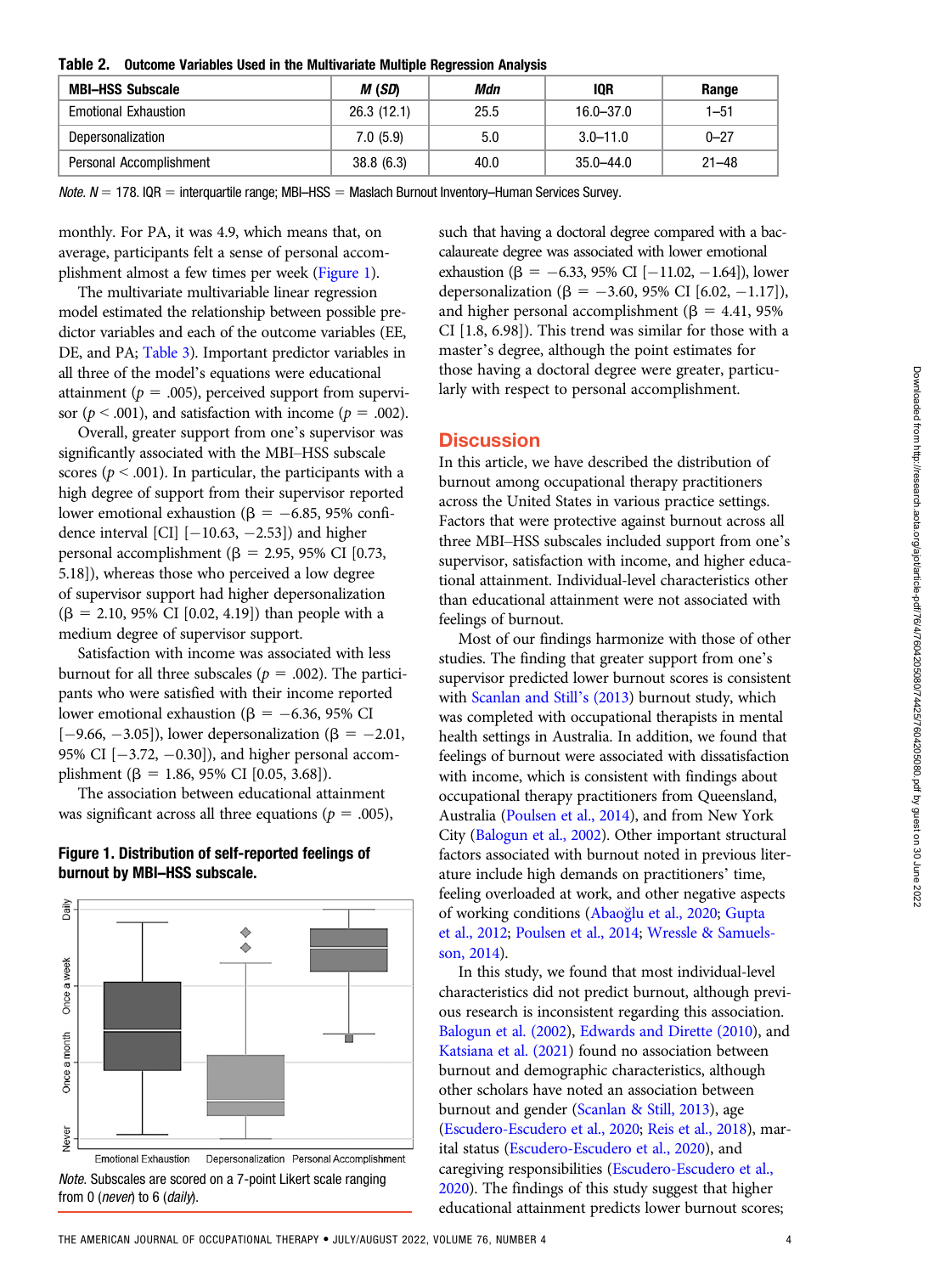<span id="page-4-0"></span>

| Table 3. | Multivariable Multivariate Regression of Burnout in Occupational Therapists |  |  |
|----------|-----------------------------------------------------------------------------|--|--|
|----------|-----------------------------------------------------------------------------|--|--|

|                                                           | <b>Outcome Variables</b>    |                                                     |                          |                  |                                |                 |          |
|-----------------------------------------------------------|-----------------------------|-----------------------------------------------------|--------------------------|------------------|--------------------------------|-----------------|----------|
| <b>Predictor</b>                                          | <b>Emotional Exhaustion</b> |                                                     | <b>Depersonalization</b> |                  | <b>Personal Accomplishment</b> |                 |          |
| <b>Variable</b>                                           | $\beta$                     | 95% CI                                              | $\beta$                  | 95% CI           | $\beta$                        | 95% CI          | $p^a$    |
| Gender, male<br>$(\text{ref.} = \text{female})$           | $-1.74$                     | $[-8.48, 5.00]$                                     | 0.55                     | $[-2.94, 4.04]$  | $-0.20$                        | $[-3.90, 3.49]$ |          |
| Age                                                       | $-0.09$                     | $[-0.26, 0.08]$                                     | $-0.08$                  | $[-0.17, 0.01]$  | 0.07                           | $[-0.02, 0.17]$ | .236     |
| Marital status (ref. $=$ single)                          |                             |                                                     |                          |                  |                                |                 | .201     |
| <b>Married</b>                                            | $-2.04$                     | $[-5.85, 1.77]$                                     | $-2.45*$                 | $[-4.42, -0.48]$ | 1.21                           | $[-0.88, 3.30]$ |          |
| Divorced or<br>widowed                                    | $-5.99$                     | $[-13.15, 1.17]$                                    | $-3.14$                  | $[-6.84, 0.57]$  | 3.04                           | $[-0.89, 6.97]$ |          |
| Educational attainment (ref. $=$ bachelor's degree)       |                             |                                                     |                          |                  |                                |                 | $.005*$  |
| Master's<br>degree                                        | $-4.02$                     | $[-8.63, 0.60]$                                     | $-2.59*$                 | $[-4.98, -0.20]$ | 1.51                           | $[-1.02, 4.04]$ |          |
| Doctoral<br>degree                                        | $-6.33**$                   | $[-11.02, -1.64]$                                   | $-3.60**$                | $[-6.02, -1.17]$ | $4.41**$                       | [1.84, 6.98]    |          |
|                                                           |                             | Perceived support from supervisor (ref. $=$ medium) |                          |                  |                                |                 | $.001**$ |
| High                                                      | $-6.58*$                    | $[-10.63, -2.53]$                                   | $-2.03$                  | $[-4.13, 0.06]$  | $2.95*$                        | [0.73, 5.18]    |          |
| Low                                                       | 4.00                        | $[-0.03, 8.02]$                                     | $2.10*$                  | [0.02, 4.19]     | $-0.72$                        | $[-2.93, 1.49]$ |          |
|                                                           |                             | Perceived support from colleagues (ref. $=$ medium) |                          |                  |                                |                 | .572     |
| High                                                      | $-2.31$                     | $[-5.87, 1.26]$                                     | $-0.02$                  | $[-1.87, 1.82]$  | 0.96                           | $[-0.99, 2.92]$ |          |
| Medium                                                    |                             |                                                     |                          |                  | $\overline{\phantom{0}}$       |                 |          |
| Low                                                       | 0.67                        | $[-4.28, 5.62]$                                     | $-0.67$                  | $[-3.24, 1.89]$  | $-0.30$                        | $[-3.02, 2.42]$ |          |
| Satisfaction with<br>current income.<br>yes (ref. $=$ no) | $-6.36**$                   | $I-9.66. -3.051$                                    | $-2.01*$                 | $[-3.72, -0.30]$ | $1.86*$                        | [0.05, 3.68]    |          |
| $R^2$                                                     | $.29**$                     |                                                     | $.19**$                  |                  | $.21**$                        |                 |          |

Note.  $N = 178$ . Boldface indicates that the variable was statistically significant in both the multivariable multivariate linear regression and the global test of association with the Bonferroni adjustment.  $Cl =$  confidence interval; ref.  $=$  reference category.

<sup>a</sup>Global p value from multivariable multivariate linear regression using the Bonferroni correction for multiple comparisons ( $\alpha$  of .05/7 = .007).

 $* p < .007$ .  $* p < .001$ .

however, the mechanism underlying this association is unclear.

[Brown et al. \(2015](#page-6-0)) and [Griffiths and Padilla \(2006](#page-6-0)) discussed how graduates of doctoral-level occupational therapy programs are expected to be more autonomous, skillful at conducting interprofessional and evidence-based practice, and prepared to assume higher level leadership positions. It is plausible that occupational therapy practitioners with higher educational degrees may be exposed to a wider range of work opportunities, positions, and relationships; it is also possible that doctoral education may confer protection against burnout vis-a-vis coursework and mentorship opportunities. However, occupational therapy practitioners who do not have a doctoral degree may have more feelings of burnout related to having less autonomy in the workplace or feeling less valued as a member of the care team. Future research should explore this association with the goal of promoting an engaged workforce among

occupational therapy practitioners of all educational backgrounds.

The findings from this study suggest that the experience of burnout among occupational therapy practitioners is a psychosocial process [\(Martikainen](#page-6-0) [et al., 2002\)](#page-6-0) involving factors at the macro and meso levels (i.e., adequacy of supervisor support provided at workplace, satisfaction with income expected within the profession). The macro-level issues cannot be fully addressed by an individual practitioner, but they could be addressed more broadly through advocacy and intervention by health care organizations, professional associations, and educational institutions [\(Brown &](#page-6-0) [Pashniak, 2018](#page-6-0); [Durocher et al., 2016](#page-6-0); [Reis et al.,](#page-6-0) [2018](#page-6-0)).

[Brown and Pashniak \(2018](#page-6-0)) framed the psychological hazards for occupational therapy practitioners as an issue of workplace health and safety with the potential for a public health approach to risk reduction; specifically, they argued that employers have legal responsibilities to protect the health, including the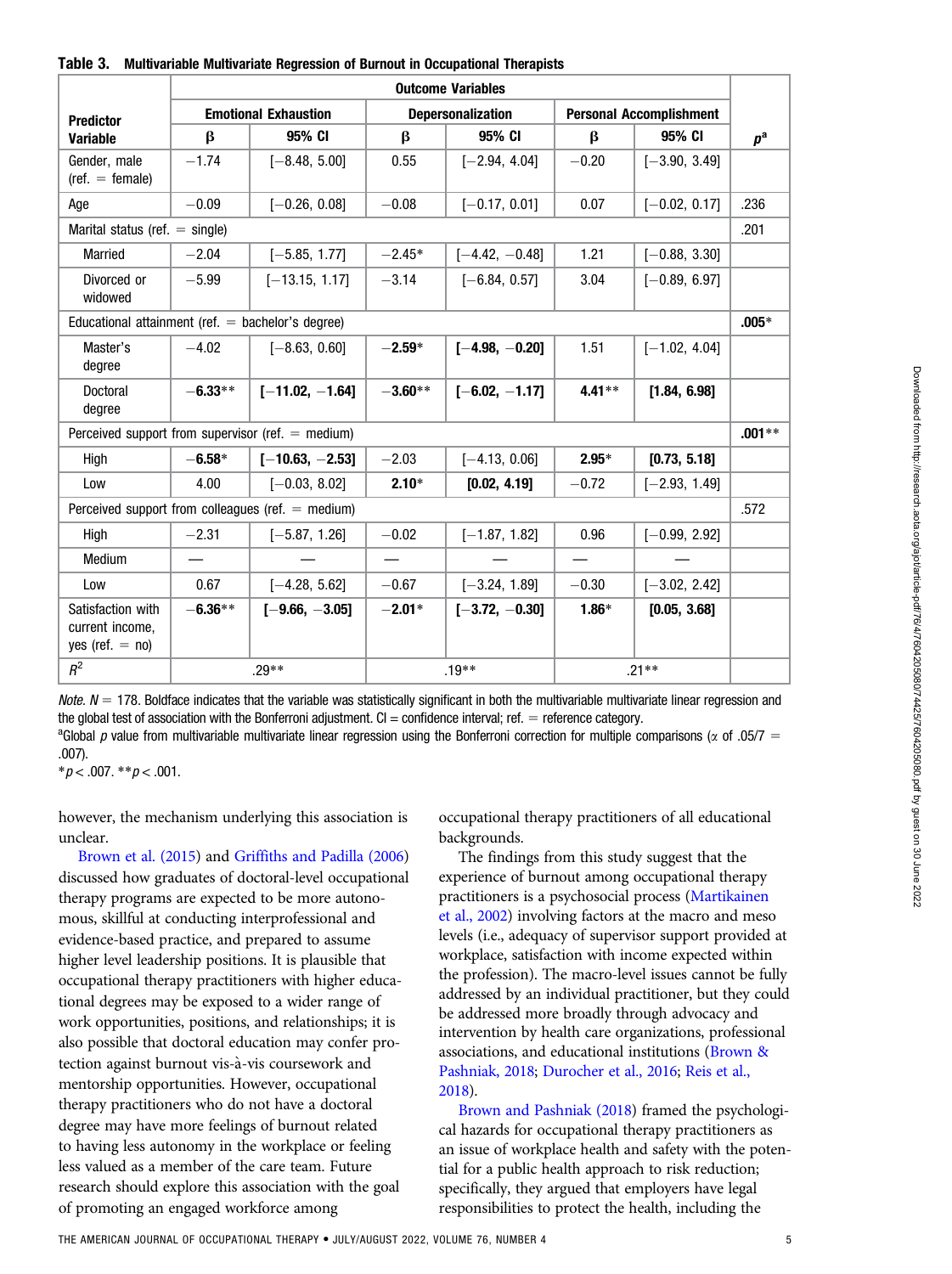Downloaded from http://research.aota.org/ajot/article-pdf/7604205080/74425/7604205080.pdf by guest on 30 June 2022 Downloaded from http://research.aota.org/ajot/article-pdf/76/4/7604205080/74425/7604205080.pdf by guest on 30 June 2022

psychological health, of employees, and they articulated the role that diverse stakeholder groups can play to protect the health of occupational therapy practitioners. In the wake of the survey conducted by [Brown](#page-6-0) [and Pashniak \(2018\),](#page-6-0) the Society of Alberta Occupational Therapists (SAOT) developed a public domain website ([SAOT, n.d.\)](#page-7-0) that provides resources for supporting the psychological health of occupational therapy practitioners, including evidence-based recommendations and guidance about implementation for stakeholders in government, education and research, accreditation and regulatory bodies, employers and managers, and professional unions [\(SAOT, 2016\)](#page-7-0). This framework could be adapted to future burnout prevention work and psychological health and safety efforts in the United States.

Beyond reconceptualizing the individual experience of burnout as a macro-level pattern and initiating macro-level interventions to reduce it, there are also strategies that individual occupational therapy practitioners can use to reduce their individual experience of burnout. There is strong support for practices such as mindfulness programs, relaxation techniques, and coping strategies [\(Burton et al., 2017;](#page-6-0) [Lomas et al.,](#page-6-0) [2019](#page-6-0); [Luken & Sammons, 2016;](#page-6-0) [Maslach et al., 2016](#page-6-0)). Such strategies could be protective for individual occupational therapy practitioners.

[Richards and Vall](#page-6-0)ée (2020) discussed the need for occupational therapy salaries to reflect the rising cost of education, especially with the increasing higher educational requirements to become an entry-level occupational therapy practitioner. The mismatch between the cost of education and the income potential of various health care professions, which can lead to dissatisfaction with salary accepted as a norm within the profession, has been described in several recent studies (e.g., [Chisholm-Burns et al., 2019](#page-6-0); [Pabian et al.,](#page-6-0) [2018](#page-6-0)). In addition to occupational therapy students and practitioners being trained on job search and negotiation skills to secure employment opportunities that reflect competitive wages, educational programs and professional organizations can assume systematic perspectives to approach and mitigate the observed imbalance. [Pabian et al. \(2018\)](#page-6-0) highlighted that when students accrue excessive educational debt to offset the rising cost of health care education, they are more likely to face financial challenges and develop greater expectations of salary, which may not be matched by health care funding and reimbursement schedules that are not growing at the same rate. [Chisholm-Burns](#page-6-0) [et al. \(2019\)](#page-6-0) urged that doctoral-granting health care programs consider endorsing debt-minimizing strategies to reduce financial stress and subsequent negative consequences for practitioners.

## Limitations

The current study has several limitations. One limitation is that the small sample size of 178 participants; therefore, the extent to which the sample generalizes

to occupational therapists in the United States is unclear. Another limitation is the potential for response bias and response fatigue. We did not address regional variability in the prevalence and predictors of burnout. Finally, a limitation of the MBI–HSS is that the thresholds for what constitute low, moderate, and high levels of burnout are not clearly defined and used consistently in the previous literature; however, recent scholarship about patterns of the MBI–HSS subscale scores have added important nuance and framing to this discourse, as discussed by [Leiter and Maslach \(2016](#page-6-0)).

# Implications for Occupational Therapy Practice

The results of this study have the following implications for occupational therapy practice:

- Burnout among occupational therapy practitioners can be conceptualized as an issue of workplace health and safety with the potential for broad interventions involving varied stakeholder groups to address it.
- Supervisors have a role in reducing burnout by promoting a workplace culture and policies that are supportive of occupational therapy practitioners of all educational backgrounds.
- Income satisfaction was protective against feelings of burnout. Professional associations, mentors, and educators may help occupational therapy practitioners advocate for salaries as a way of preventing or reducing burnout.

# Conclusion

Individual-level characteristics were not associated with burnout, although education and workplace characteristics were; specifically, supervisor support, satisfaction with income, and higher educational attainment were protective against burnout. Burnout can significantly affect both the quality and the effectiveness of the care provided by occupational therapy practitioners, and it can have serious implications for practitioners, clients, and health care organizations [\(Aiken et al., 2012](#page-6-0), [Garcia et al., 2019;](#page-6-0) [Maslach et al.,](#page-6-0) [2016](#page-6-0); [Salyers et al., 2017\)](#page-6-0). Broad intervention approaches addressing structural factors could reduce burnout among occupational therapy practitioners in the United States. Future research, advocacy, and policy should address structural and organizational factors related to burnout to mitigate the associated consequences and promote a productive and thriving occupational therapy workforce.

# Acknowledgments

We thank the Center for Undergraduate Research and Scholarship at Creighton University for funding and supporting this study.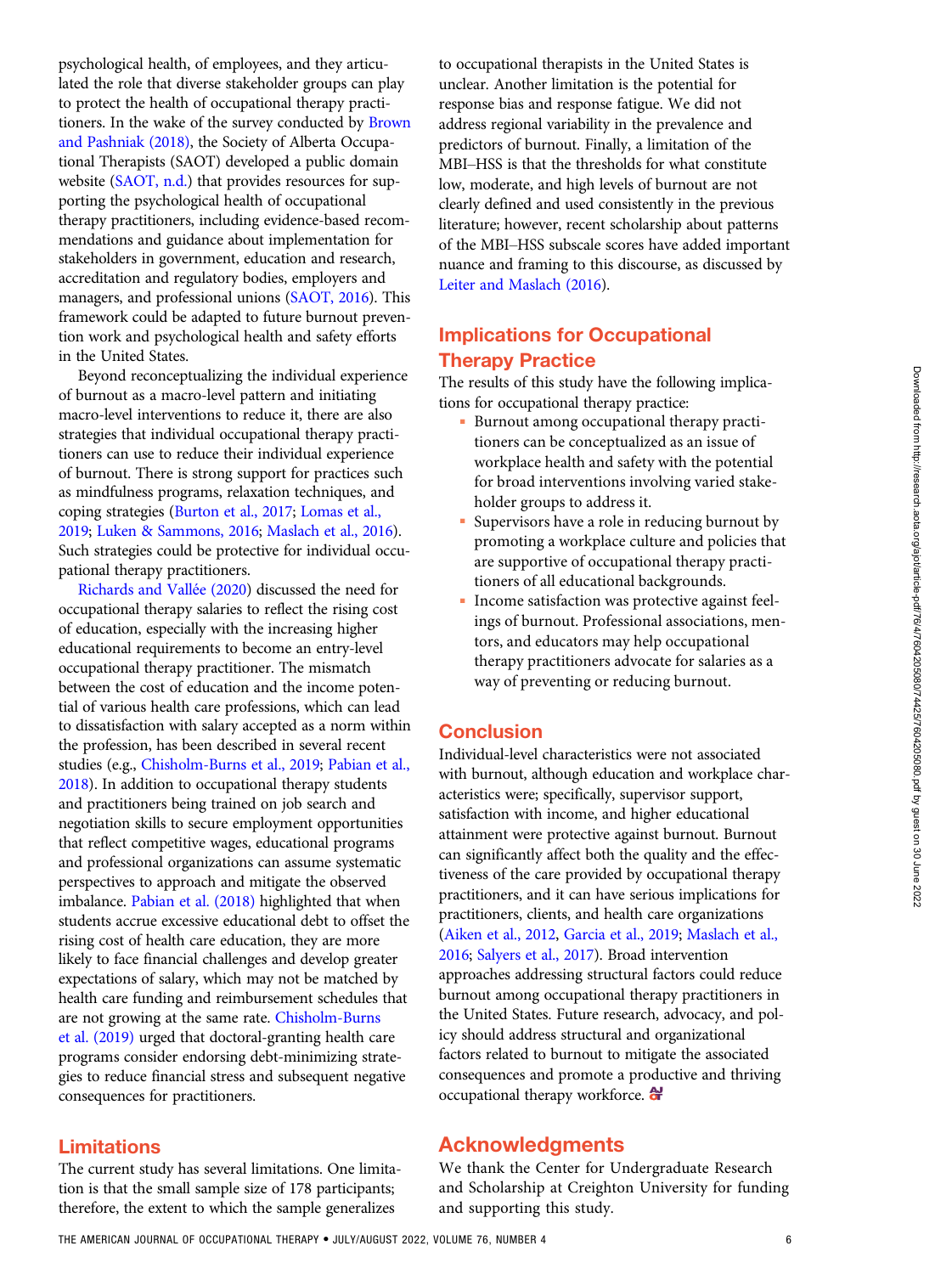# <span id="page-6-0"></span>**References**

- Abaoglu, H., Demirok, T., & Kayõhan, H. (2020). Burnout and its relationship with work-related factors among occupational therapists working in public sector in Turkey. Scandinavian Journal of Occupational Therapy, 28, 294–303. [https://doi.org/10.1080/](https://doi.org/10.1080/11038128.2020.1735513) [11038128.2020.1735513](https://doi.org/10.1080/11038128.2020.1735513)
- Aiken, L. H., Sermeus, W., Van den Heede, K., Sloane, D. M., Busse, R., McKee, M., . . . Kutney-Lee, A. (2012). Patient safety, satisfaction, and quality of hospital care: Cross sectional surveys of nurses and patients in 12 countries in Europe and the United States. BMJ, 344, e1717. <https://doi.org/10.1136/bmj.e1717>
- Balogun, J. A., Titiloye, V., Balogun, A., Oyeyemi, A., & Katz, J. (2002). Prevalence and determinants of burnout among physical and occupational therapists. Journal of Allied Health, 31, 131–139.
- Brown, C. A., & Pashniak, L. M. (2018). Psychological health and occupational therapists: Burnout, engagement and work addiction. Work, 60, 513–525. <https://doi.org/10.3233/WOR-182759>
- Brown, T., Crabtree, J. L., Mu, K., & Wells, J. (2015). The entry-level occupational therapy clinical doctorate: Advantages, challenges, and international issues to consider. Occupational Therapy in Health Care, 29, 240–251. <https://doi.org/10.3109/07380577.2015.1013597>
- Burton, A., Burgess, C., Dean, S., Koutsopoulou, G. Z., & Hugh-Jones, S. (2017). How effective are mindfulness-based interventions for reducing stress among healthcare professionals? A systematic review and meta-analysis. Stress and Health, 33, 3–13. [https://doi.org/](https://doi.org/10.1002/smi.2673) [10.1002/smi.2673](https://doi.org/10.1002/smi.2673)
- Chisholm-Burns, M. A., Spivey, C. A., Stallworth, S., & Zivin, J. G. (2019). Analysis of educational debt and income among pharmacists and other health professionals. American Journal of Pharmaceutical Education, 83, 7460. <https://doi.org/10.5688/ajpe7460>
- Derakhshanrad, S. A., Piven, E., & Zeynalzadeh Ghoochani, B. (2019). The relationships between problem-solving, creativity, and job burnout in Iranian occupational therapists. Occupational Therapy in Health Care, 33, 365–380. [https://doi.org/10.1080/](https://doi.org/10.1080/07380577.2019.1639098) [07380577.2019.1639098](https://doi.org/10.1080/07380577.2019.1639098)
- Devery, H., Scanlan, J. N., & Ross, J. (2018). Factors associated with professional identity, job satisfaction and burnout for occupational therapists working in eating disorders: A mixed methods study. Australian Occupational Therapy Journal, 65, 523–532. [?https://doi.](https://doi.org/10.1111/1440-1630.12503) [org/10.1111/1440-1630.12503](https://doi.org/10.1111/1440-1630.12503)
- Durocher, E., Kinsella, E. A., McCorquodale, L., & Phelan, S. (2016). Ethical tensions related to systemic constraints: Occupational alienation in occupational therapy practice. OTJR: Occupation, Participation and Health, 36, 216–226. [https://doi.org/10.1177/](https://doi.org/10.1177/1539449216665117) [1539449216665117](https://doi.org/10.1177/1539449216665117)
- Edwards, H., & Dirette, D. (2010). The relationship between professional identity and burnout among occupational therapists. Occupational Therapy in Health Care, 24, 119–129. [https://doi.org/10.3109/](https://doi.org/10.3109/07380570903329610) [07380570903329610](https://doi.org/10.3109/07380570903329610)
- Escudero-Escudero, A. C., Segura-Fragoso, A., & Cantero-Garlito, P. A. (2020). Burnout syndrome in occupational therapists in Spain: Prevalence and risk factors. International Journal of Environmental Research and Public Health, 17, 3164. [https://doi.org/10.3390/](https://doi.org/10.3390/ijerph17093164) [ijerph17093164](https://doi.org/10.3390/ijerph17093164)
- Garcia, C. L., Abreu, L. C., Ramos, J. L. S., Castro, C. F. D., Smiderle, F. R. N., Santos, J. A. D., & Bezerra, I. M. P. (2019). Influence of burnout on patient safety: Systematic review and meta-analysis. Medicina, 55, 553. <https://doi.org/10.3390/medicina55090553>
- Griffiths, Y., & Padilla, R. (2006). National status of the entry-level doctorate in occupational therapy (OTD). American Journal of Occupational Therapy, 60, 540–550. <https://doi.org/10.5014/ajot.60.5.540>
- Gupta, S., Paterson, M. L., Lysaght, R. M., & von Zweck, C. M. (2012). Experiences of burnout and coping strategies utilized by occupational

therapists. Canadian Journal of Occupational Therapy, 79, 86–95. <https://doi.org/10.2182/cjot.2012.79.2.4>

- Katsiana, A., Galanakis, M., Saprikis, V., Tsiamitros, D., & Stalikas, A. (2021). Psychological resilience and burnout levels in occupational therapists in Greece: An epidemiological nationwide research. Psychology, 12, 86–106. <https://doi.org/10.4236/psych.2021.121006>
- Leiter, M. P., & Maslach, C. (2016). Latent burnout profiles: A new approach to understanding the burnout experience. Burnout Research, 3, 89–100. <https://doi.org/10.1016/j.burn.2016.09.001>
- Lloyd, C., & King, R. (2001). Work-related stress and occupational therapy. Occupational Therapy International, 8, 227-243. [https://doi.](https://doi.org/10.1002/oti.148) [org/10.1002/oti.148](https://doi.org/10.1002/oti.148)
- Lloyd, C., McKenna, K., & King, R. (2005). Sources of stress experienced by occupational therapists and social workers in mental health settings. Occupational Therapy International, 12, 81-94. [https://doi.](https://doi.org/10.1002/oti.17) [org/10.1002/oti.17](https://doi.org/10.1002/oti.17)
- Lomas, T., Medina, J. C., Ivtzan, I., Rupprecht, S., & Eiroa-Orosa, F. J. (2019). Mindfulness-based interventions in the workplace: An inclusive systematic review and meta-analysis of their impact upon wellbeing. Journal of Positive Psychology, 14, 625-640. [https://doi.org/](https://doi.org/10.1080/17439760.2018.1519588) [10.1080/17439760.2018.1519588](https://doi.org/10.1080/17439760.2018.1519588)
- Luken, M., & Sammons, A. (2016). Systematic review of mindfulness practice for reducing job burnout. American Journal of Occupational Therapy, 70, 7002250020. <https://doi.org/10.5014/ajot.2016.016956>
- Martikainen, P., Bartley, M., & Lahelma, E. (2002). Psychosocial determinants of health in social epidemiology. International Journal of Epidemiology, 31, 1091–1093. <https://doi.org/10.1093/ije/31.6.1091>
- Maslach, C., Jackson, S. E., & Leiter, M. P. (2016). Maslach Burnout Inventory manual (4th ed.). Mind Garden.
- Maslach, C., & Leiter, M. P. (2008). Early predictors of job burnout and engagement. Journal of Applied Psychology, 93, 498–512. [https://doi.](https://doi.org/10.1037/0021-9010.93.3.498) [org/10.1037/0021-9010.93.3.498](https://doi.org/10.1037/0021-9010.93.3.498)
- Pabian, P. S., King, K. P., & Tippett, S. (2018). Student debt in professional doctoral health care disciplines. Journal of Physical Therapy Education, 32, 159–168. [https://doi.org/10.1097/](https://doi.org/10.1097/JTE.0000000000000044) [JTE.0000000000000044](https://doi.org/10.1097/JTE.0000000000000044)
- Painter, J., Akroyd, D., Elliot, S., & Adams, R. D. (2003). Burnout among occupational therapists. Occupational Therapy in Health Care, 17, 63–78. [https://doi.org/10.1080/J003v17n01\\_06](https://doi.org/10.1080/J003v17n01_06)
- Poulsen, A. A., Meredith, P., Khan, A., Henderson, J., Castrisos, V., & Khan, S. R. (2014). Burnout and work engagement in occupational therapists. British Journal of Occupational Therapy, 77, 156–164. <https://doi.org/10.4276/030802214X13941036266621>
- Reis, H. I. S., Vale, C., Camacho, C., Estrela, C., & Dixe, M. D. A. (2018). Burnout among occupational therapists in Portugal: A study of specific factors. Occupational Therapy in Health Care, 32, 275–289. <https://doi.org/10.1080/07380577.2018.1497244>
- Richards, L. G., & Vallée, C. (2020). Not just mortality and morbidity but also function: Opportunities and challenges for occupational therapy in the World Health Organization's Rehabilitation 2030 initiative. American Journal of Occupational Therapy, 74, 7402070010. [https://](https://doi.org/10.5014/ajot.2020.742005) [doi.org/10.5014/ajot.2020.742005](https://doi.org/10.5014/ajot.2020.742005)
- Rogers, J. C., & Dodson, S. C. (1988). Burnout in occupational therapists. American Journal of Occupational Therapy, 42, 787–792. [https://doi.](https://doi.org/10.5014/ajot.42.12.787) [org/10.5014/ajot.42.12.787](https://doi.org/10.5014/ajot.42.12.787)
- Salyers, M. P., Bonfils, K. A., Luther, L., Firmin, R. L., White, D. A., Adams, E. L., & Rollins, A. L. (2017). The relationship between professional burnout and quality and safety in healthcare: A metaanalysis. Journal of General Internal Medicine, 32, 475-482. [https://](https://doi.org/10.1007/s11606-016-3886-9) [doi.org/10.1007/s11606-016-3886-9](https://doi.org/10.1007/s11606-016-3886-9)
- Scanlan, J. N., & Still, M. (2013). Job satisfaction, burnout and turnover intention in occupational therapists working in mental health. Australian Occupational Therapy Journal, 60, 310–318. [https://doi.](https://doi.org/10.1111/1440-1630.12067) [org/10.1111/1440-1630.12067](https://doi.org/10.1111/1440-1630.12067)